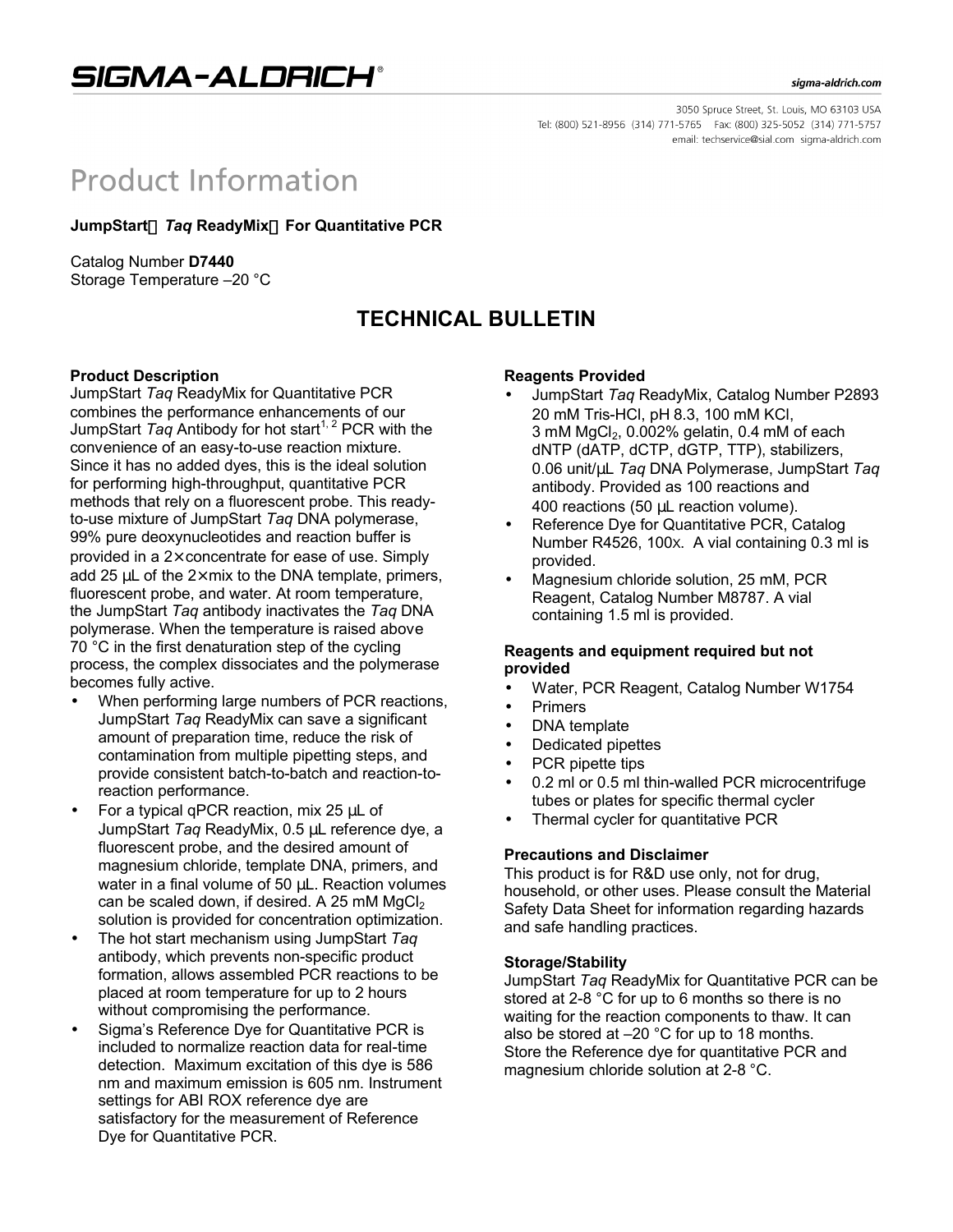#### **Preliminary Considerations DNA Preparation**

One of the most important steps in assuring success with PCR is high quality DNA. Integrity and purity of DNA template is essential. Quantitative PCR involves multiple rounds of enzymatic reactions and is therefore more sensitive to impurities. Contaminants can also interfere with fluorescence detection. The ratio between absorbance values at 260 nm and 280 nm gives an estimate of DNA purity. Pure DNA has an  $A_{260}/A_{280}$  ratio of 1.8-2.0. Lower ratios indicate the presence of contaminants such as proteins.

## Primer and Probe Design

Specific primers and probes for PCR should be designed with the aid of primer design software to eliminate the complications introduced with primerdimers and secondary structures. Lower primer concentrations decrease the accumulation of primerdimer formation and nonspecific product formation.

## Magnesium Chloride Concentration

Lower  $MqCl<sub>2</sub>$  concentrations usually result in the formation of fewer nonspecific products. The ReadyMix solution is provided at a  $2\times$  concentration of 3 mM magnesium chloride (final concentration 1.5 mM). A vial of 25 mM  $MgCl<sub>2</sub>$  is provided for further optimization of the final  $MgCl<sub>2</sub>$  concentration if necessary.

## Internal Reference Dye

An internal reference dye is included for reaction normalization. Maximum excitation of this dye is 586 nm and maximum emission is 605 nm. Standard instrument settings for ROX reference dye are satisfactory for the measurement of the internal reference dye. This internal reference dye is necessary for ABI Sequence Detection Systems. Check the fluorescent properties of your probe to ensure it is compatible with the reference dye.

## **Controls**

A positive control is always helpful to make sure all of the kit components are working properly. A negative control is necessary to determine if contamination is present. A signal in the no template control demonstrates the presence of DNA contamination or primer dimer formation. See Lovatt et al. for a thorough discussion of  $qPCR$  controls.<sup>3</sup>

## Data Analysis

Follow the recommendations of the real time instrument manufacturer to perform quantitative Probe Based PCR. Generally, the log of relative fluorescence is plotted against the number of cycles to determine the threshold cycle  $(C_t)$  or crossing point. The  $C_t$  value is used to determine the amount of template in each sample. Consider the following points when determining the  $C_t$ :

- $\bullet$  C<sub>t</sub> is the first detectable increase in fluorescence due to PCR product formation
- Cycles before the  $C_t$  are the baseline cycles
- The threshold can be adjusted manually
- Threshold should always be set using a logarithmic amplification plot
- Threshold should be set in the most exponential phase of the reaction, not after reaching the plateau.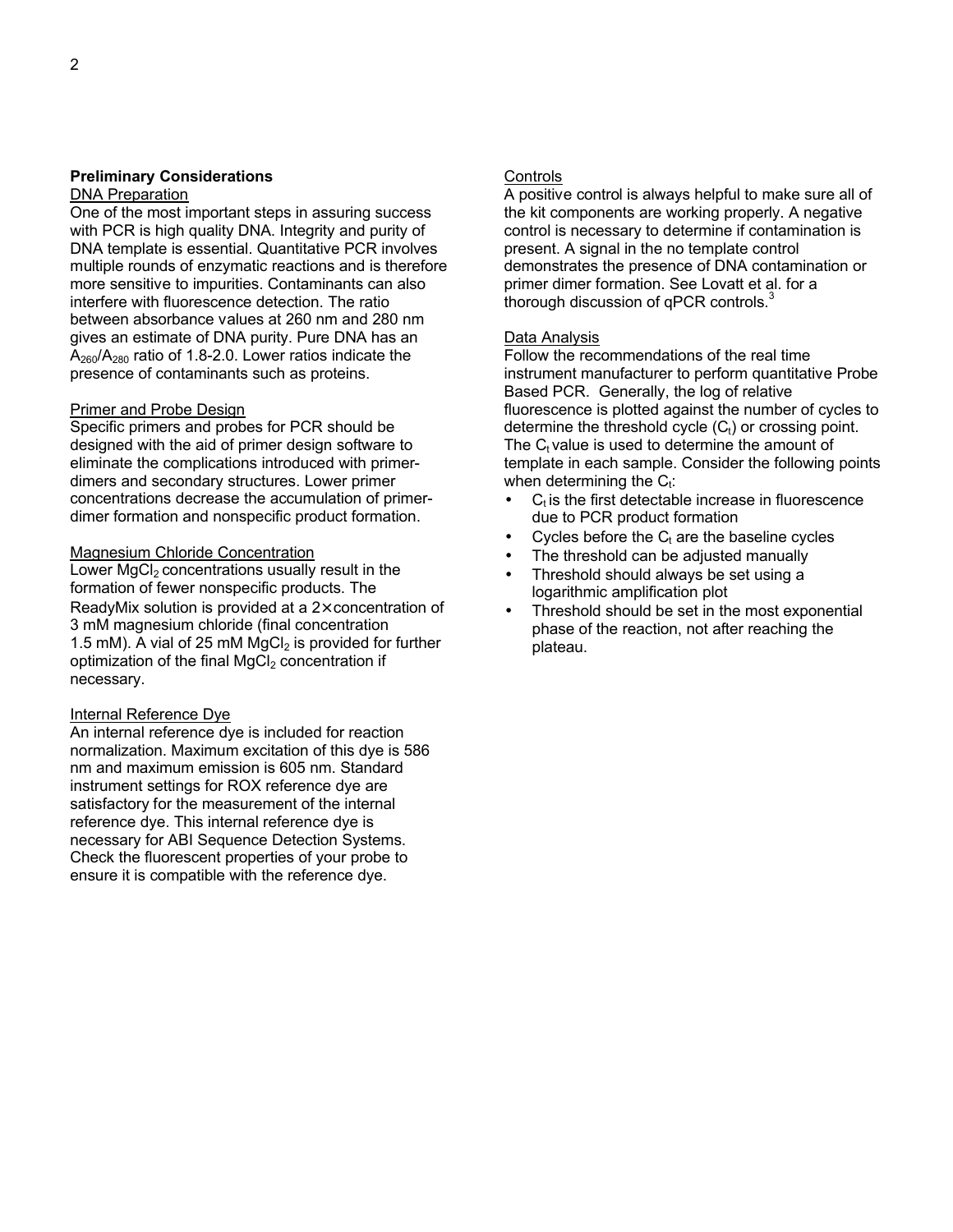## **Methods of Quantification**

## Standard Curves

Standard curves are necessary for both absolute and relative quantification. When generating standard curves, different concentrations of DNA (typically five) should be used to generate a standard curve that will bracket the concentration of the unknown. Each concentration should be run in duplicate.

## **Absolute and Relative Quantification**

This quantitative PCR kit may be used to quantify target DNA using either absolute or relative quantification. Absolute quantification techniques are used to determine the amount of target DNA in the initial sample, while relative quantification determines the ratio between the amount of target DNA and a reference amplicon. The ideal reference amplicon would have invariant, constitutive expression. In practice, a housekeeping gene is chosen for this function, but there are other reference choices which better adhere to the above requirements.<sup>4</sup>

Absolute quantification uses external standards to determine the absolute amount of target nucleic acid of interest. To remove the differences in quantification due to annealing, the primer binding sites of the external standards must be the same as those in the target sequence. The ideal external standard contains sequences that are the same as the target sequence or which vary only slightly from the target sequence. Equivalent amplification efficiencies between the target and external standard are necessary for absolute quantification. Once a suitable construct or amplicon is identified, a standard curve of external standard dilutions is generated and used to determine the concentrations of unknown target samples.

Relative quantification allows calculation of the ratio between the amount of target template and a reference template in a sample. Since this method measures the amount of target relative to a presumably invariant control, relative qPCR is most often used to measure genetic polymorphism differences, for instance, between tissues or between healthy and diseased samples. The advantage of this technique is that using an internal standard can minimize the variations in sample preparation and handling.

The accuracy of relative quantification depends on the appropriate choice of a reference template for standards. Variability of the standard will influence the results and so it is most important that standards be appropriate.<sup>4</sup> Some researchers choose not to run a standard curve and report target quantities as a fraction of the reference, a technique termed comparative quantitation. Alternatively, one may assume that the amplification efficiencies of target and reference is negligible and quantify target based solely on the standard curve determined for the reference sequence. Finally, in the most accurate of the relative quantification techniques, the amplification efficiencies of both the reference and target are measured, and a correction factor is determined. This process, termed normalization, <sup>4</sup> requires a sample containing known concentrations of both target and reference and the generation of two standard curves.

## **Determination of PCR Reaction Efficiencies**

The PCR efficiency between a reference sample and a target sample is determined by preparing a dilution series for each target. The  $C<sub>T</sub>$  values of the reference are subtracted from the target and this difference in  $C<sub>T</sub>$ values is plotted against the logarithm of the template amount. If the resulting slope of the straight line is less than  $\pm$  0.1 the amplification efficiencies are judged to be similar.

## **References**

- 1. Dieffenbach, C., and Dveksler, G., (Eds). *PCR Primer: A Laboratory Manual*, Cold Spring Harbor Laboratory Press, Cold Spring Harbor, NY, 1995 Catalog Number Z364118.
- 2. Kellogg, D. E., et al., TaqStart Antibody: "hot start" PCR facilitated by a neutralizing monoclonal antibody directed against Taq DNA polymerase. *BioTechniques* **16**,1134-1137 (1994).
- 3. Lovatt, A., et al., Validation of Quantitative PCR Assays, *BioPharm*., March 2002, p.22-32.
- 4. Bustin, S. A., Quantification of mRNA using realtime reverse transcription PCR (RT-PCR): trends and problems, *J. Mol. Endocrinol*. 29, 23-9 (2002).
- 5. Rees, W., et al., *Biochemistry*, **32**, 137-144 (1993).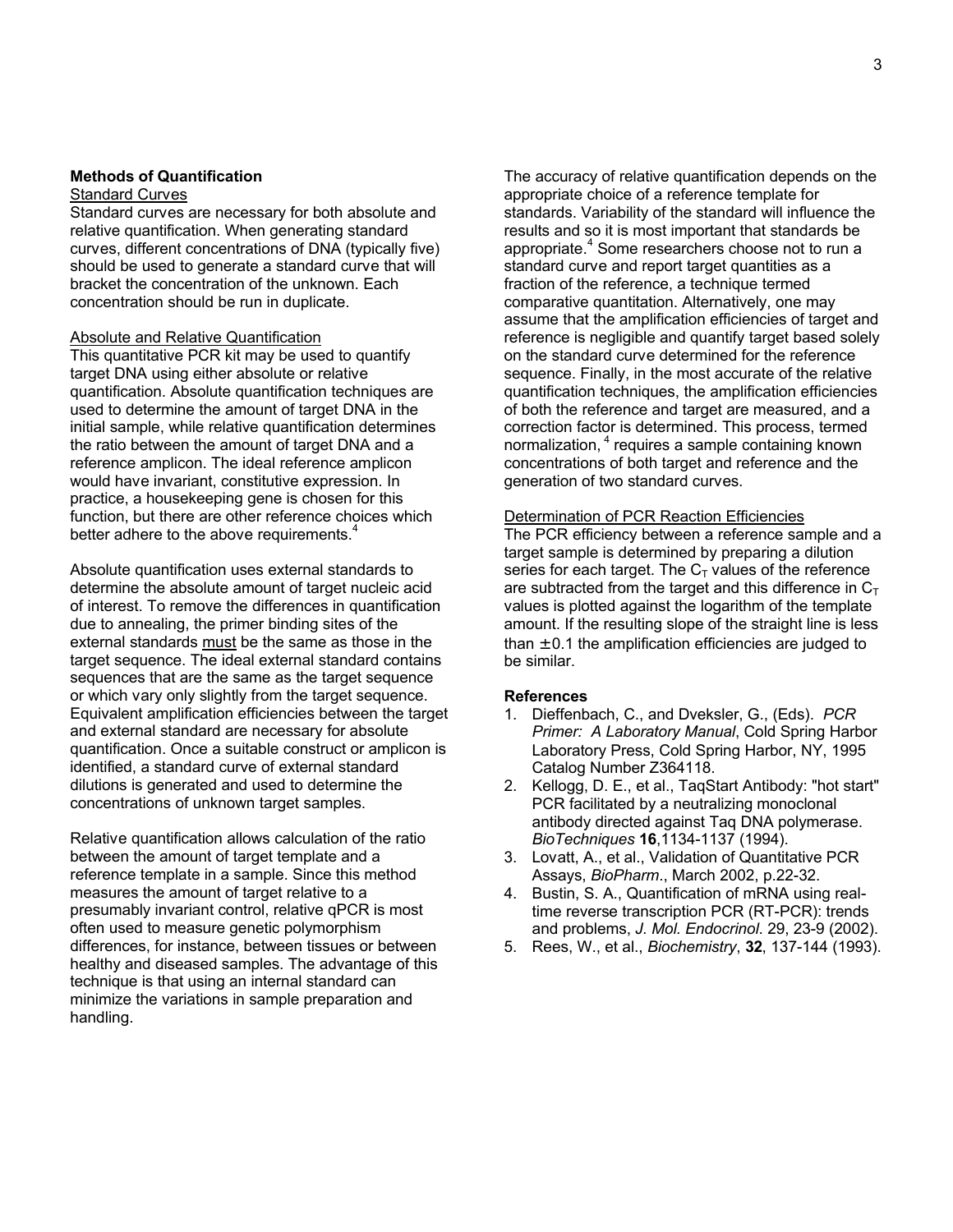## **Procedure**

For best results, optimal concentrations of primers, probes, MgCl<sub>2</sub>, KCl and PCR enhancers need to be determined. Testing various combinations of primer concentrations (50-1000 nM) while keeping the probe concentration constant (250 nM) is most efficient for primer optimization. The same method could be used to optimization probe concentrations by varying probe concentrations (50-250 nM) and keeping optimal primer concentrations constant. If maximum sensitivity is not required and your PCR target is abundant, satisfactory results for probe-based qPCR are often obtained with final concentrations of both primers at 500 nM and probe at 250 nM.

The following procedure serves as a guideline to establish optimal primer and probe concentrations. Further optimization may be necessary due to primer specificity. For more optimization information, please read the qPCR user guide available online at www.sigmaaldrich.com.

**Note**: The use of up to 5% (v/v) dimethyl sulfoxide (DMSO) will not disturb the enzyme-antibody complex. Other co-solvents, solutes (salts) and extremes in pH or other reaction conditions may reduce the affinity of the JumpStart *Taq* antibody for the *Taq* polymerase and thereby compromise its effectiveness.

## A. Optimizing Primer Concentrations

- 1. Prepare and dispense diluted primers (Fig 1).
- a. Prepare 60 µL of 8 µM working solutions of both forward (fwd) and reverse (rev) primers in the first tubes of 2 separate 8-tube strips.
- b. Dispense 30 µL of water into tubes 2-5.
- c. Transfer 30  $\mu$ L of the 8  $\mu$ M primer solution from tube 1 into tube 2. Mix thoroughly by pipetting up and down at least 5 times.
- d. Repeat transfer and mixing from tube 2 to 3, 3 to 4, and 4 to 5.
- e. Using a multichannel pipettor, transfer 5 µL from the strip-tubes containing diluted fwd primer into the first 5 wells down columns 1-5 of a 96-well PCR plate. After adding fwd primer, PCR mix and template, final concentrations of fwd primer will be 1000, 500, 250, 125, 62.5 nM.
- f. Similarly transfer  $5 \mu L$  from the strip-tubes containing diluted rev primer into the first 5 wells across rows A-E. After adding PCR mix and template, final concentrations of rev primer will be 1000, 500, 250, 125 and 62.5 nM.



**Fig 1**: Follow step 1a – 1f using diagram above

2. Prepare qPCR master mix:

Add reagents below in an appropriate sized DNase-free tube. Mix gently by vortexing and briefly centrifuge to collect all components at the bottom of the tube.

| Volume      | Reagent                               | <b>Final</b>                                                                                                                         |
|-------------|---------------------------------------|--------------------------------------------------------------------------------------------------------------------------------------|
|             |                                       | Concentration                                                                                                                        |
| 520 µL      | 2x JumpStart Taq<br>ReadyMix          | 1.5 units Tag DNA<br>polymerase, 10 mM<br>Tris-HCl, 50 mM<br>KCI, 1.5 mM $MgCl2$ ,<br>0.001% gelatin,<br>0.2 mM dNTP,<br>stabilizers |
| $(7 \mu L)$ | Reference Dye*<br>(optional)          | $1\times$                                                                                                                            |
| --- µL      | 25 mM MgCl <sub>2</sub><br>(optional) | See Note below                                                                                                                       |
| --- uL      | <b>Fluorescent Probe</b>              | 250 nM                                                                                                                               |
| q.s. to     | Water                                 |                                                                                                                                      |
| 676 µL      |                                       |                                                                                                                                      |
| 676 µL      | <b>Total Volume</b>                   |                                                                                                                                      |

\* Use 0.1x for ABI 7500 and Stratagene instruments; replace with FITC for BioRad iCycler.

**Note**: Many probes are designed to work optimally at higher magnesium concentrations than the 1.5 mM  $MgCl<sub>2</sub>$  provided in this basic mix, thus adding magnesium is recommended. See troubleshooting guide for general supplementing guidelines for several types of probes.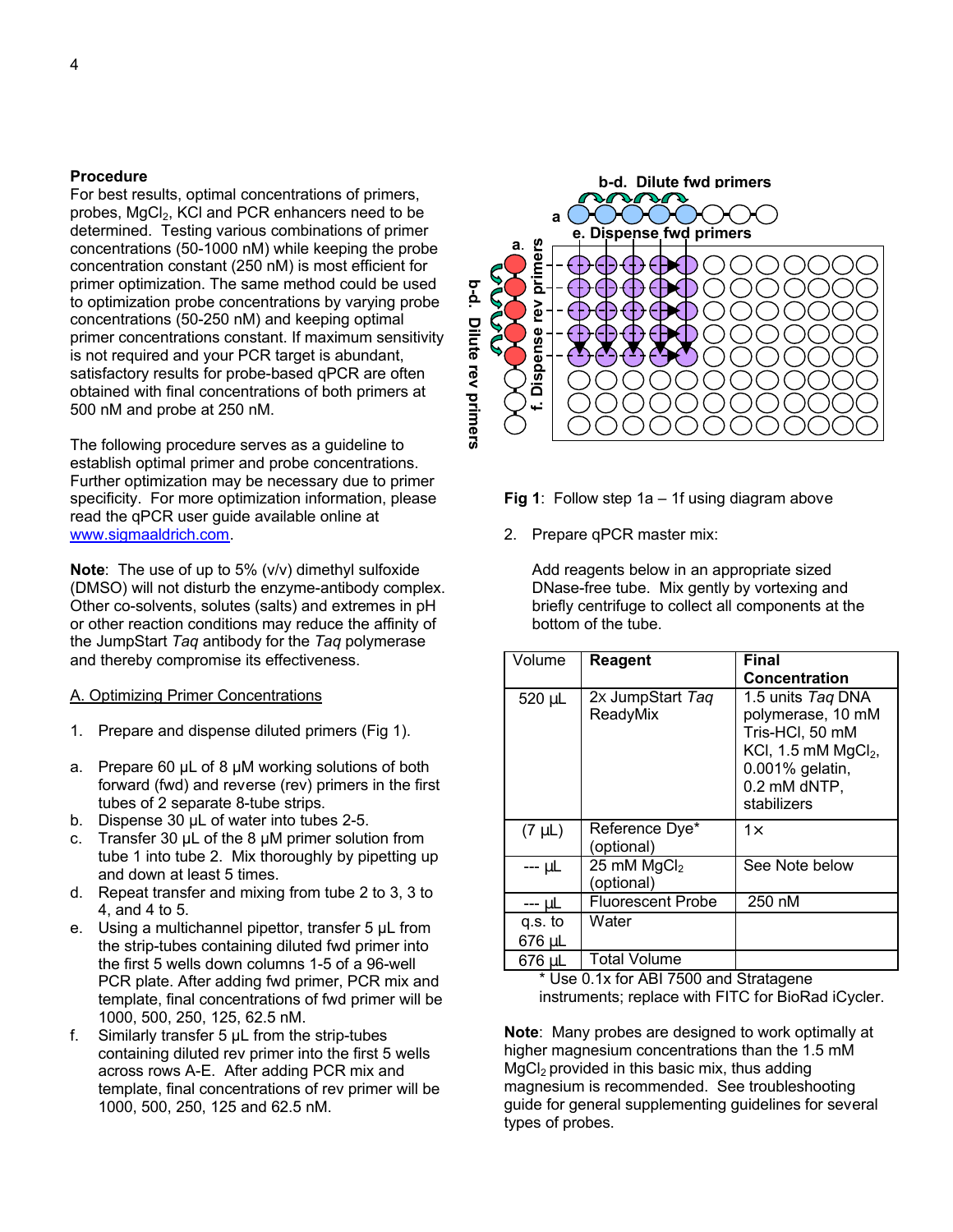- 3. Aliquot 26 µL master mix into all wells in the PCR plate that contain primers (A1-E5)
- 4. Mix Thoroughly and transfer 18 µL from each of wells A1 through E5 to wells A8 through E12.
- 5. Add 2 µL template DNA (10-50 ng genomic DNA or 0.1-1 ng plasmid) to one set of reactions (columns 1-5) and 2  $\mu$ L of water to the other columns (8-12).
- 6. Mix gently by vortexing and briefly centrifuge to collect all components at the bottom of the tube.
- 7. Perform Thermal cycling:

Optimal cycling parameters vary with primer/probe design and thermal cycler. Consult your thermal cycler manual. It may be necessary to optimize the cycling parameters to achieve maximum product yield and/or quality.

## **Typical cycling parameters for 100 bp – 600 bp fragments:**

This protocol has been successfully tested on the following thermal cyclers: Stratagene MX 3000P, BioRad iCycler, MJ Opticon and ABI 7700.

**Note:** Dual labeled probes are usually designed for two step 94 °C/60 °C cycling conditions. Other probes are designed for a three step regimen, with an annealing temperature of 55 °C (probe Tm  $\sim$  60 °C). Use the cycling conditions for which your probes were designed.

| Initial denaturation                            | 94 °C                                         | 2 min. $*$        |
|-------------------------------------------------|-----------------------------------------------|-------------------|
| 40 cycles:                                      |                                               |                   |
| Denaturation                                    | 94 $^{\circ}$ C                               | 15 <sub>sec</sub> |
| Annealing/Extension                             | 60 °C or 5 °C<br>below lowest<br>primer $T_M$ | 1 min $**$        |
| (Optional) Hold<br>4 °C - only if products will |                                               |                   |
|                                                 | be run out on a gel                           |                   |

\* Initial denaturation of greater than two minutes is not recommended, and is unnecessary (see Troubleshooting Guide, Initial Denaturation). **\*\*** Detection is usually accomplished at this step.

8. Evaluate fluorescence plots (ΔRn) for reactions containing target nucleic acid (columns 1-5). Primer combinations with the lowest  $C<sub>t</sub>$  and the highest fluorescence will give the most sensitive and reproducible assays.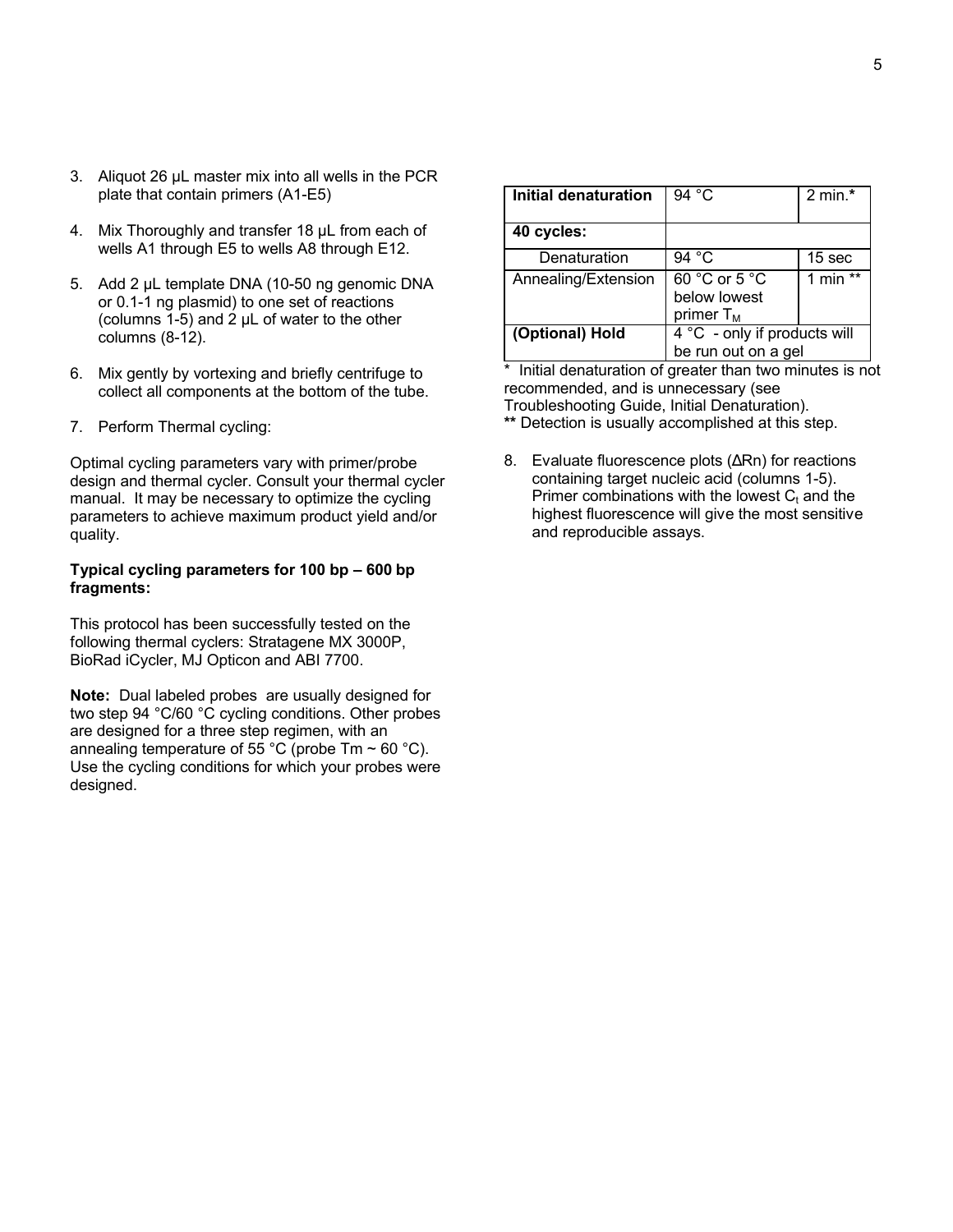## B. Optimizing Probe Concentrations

For Dual labeled probe assays, 250 nM may be used in all assays. However if maximum sensitivity is not required, lower levels of probe may suffice, thereby reducing assay cost. To optimize probe concentration, test the probe at 50-250 nM final concentration in PCR with the optimized levels of primer from Part A. The lowest level of probe that allows acceptable detection  $(C_t \leq 30)$  may be used.

## C. Procedure for Routine Analysis

1. Preparation of a reaction master mix is highly recommended to give best reproducibility. Mix all reagents but template in a common mix, using ~10% more than needed. Once template is diluted into the reaction vessel, master mix is aliquoted into the proper tube or plate for thermocycling.

| Volume*          | <b>Reagent</b>                | Final                                                                                                                                |
|------------------|-------------------------------|--------------------------------------------------------------------------------------------------------------------------------------|
|                  |                               | <b>Concentration</b>                                                                                                                 |
| $25 \mu L$       | 2x JumpStart Taq<br>ReadyMix  | 1.5 units Tag DNA<br>polymerase, 10 mM<br>Tris-HCl, 50 mM<br>KCI, 1.5 mM $MgCl2$ ,<br>0.001% gelatin,<br>0.2 mM dNTP,<br>stabilizers |
| $(0.5 \mu L)$    | Reference Dye**<br>(optional) | 1x                                                                                                                                   |
| --- µL           | <b>Forward Primer</b>         | Optimal Conc. from<br>Sec. A                                                                                                         |
| --- µL           | <b>Reverse Primer</b>         | Optimal Conc. from<br>Sec. A                                                                                                         |
| --- μL           | <b>Template DNA</b>           | 10 ng-100 ng                                                                                                                         |
| q.s. to 50<br>μL | Water                         |                                                                                                                                      |
| 50 uL            | <b>Total Volume</b>           |                                                                                                                                      |

\* Volume for 50 µL reaction, however component volumes may be scaled to give the desired reaction volumes. \*\* Use 0.1x for ABI 7500 and Stratagene

instruments; replace with FITC for BioRad iCycler.

- 2. Mix gently by vortexing and briefly centrifuge to collect all components at the bottom of the tube.
- 3. Perform thermal cycling

Optimal cycling parameters vary with probe design and thermal cycler. Check your thermal cycler manual. It may be necessary to optimize the cycling parameters to achieve maximum product yield and/or quality.

## **Typical cycling parameters for 100 bp – 600 bp fragments:**

This protocol has been successfully run on the following thermal cyclers: Stratagene MX 3000P, BioRad iCycler, MJ Opticon and ABI 7700.

**Note:** Dual labeled probes are usually designed for two step 94 °C/60 °C cycling conditions. Other probes are designed for a three step regimen, with an annealing temperature of 55 °C (probe  $Tm \sim 60$  °C). Use the cycling conditions for which your probes were designed.

| Initial denaturation | 94 $^{\circ}$ C              | $2 \text{ min}$ .* |
|----------------------|------------------------------|--------------------|
| 40 cycles:           |                              |                    |
| Denaturation         | 94 $^{\circ}$ C              | 15 <sub>sec</sub>  |
| Annealing/Extension  | 60 °C or 5 °C                | 1 min $**$         |
|                      | below lowest                 |                    |
|                      | primer $T_M$                 |                    |
| (Optional) Hold      | 4 °C - only if products will |                    |
|                      | be run out on a gel          |                    |

\* Initial denaturation of greater than two minutes is not recommended, and is unnecessary (see Troubleshooting Guide, Initial Denaturation).

**\*\*** Detection is usually accomplished at this step.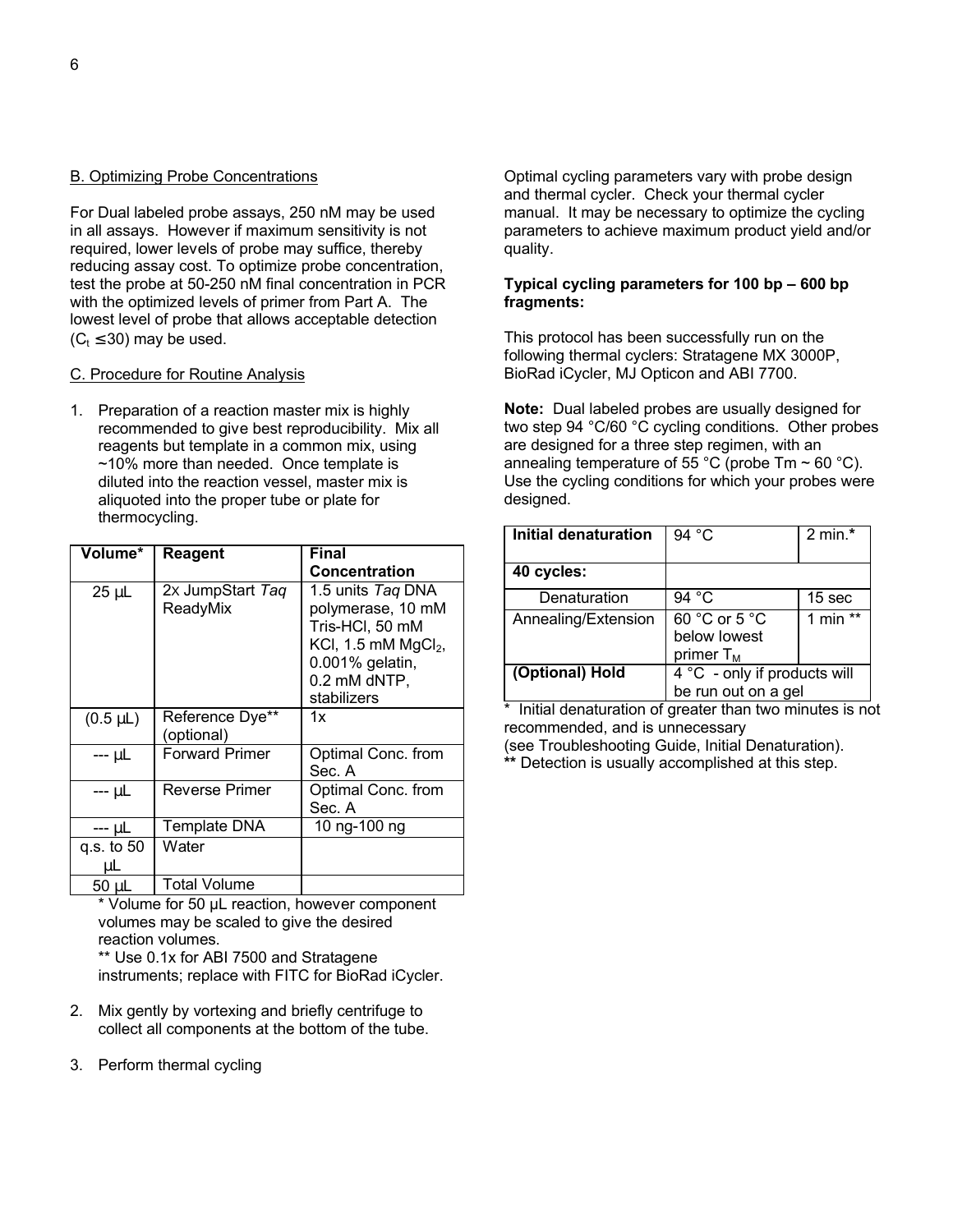## **Troubleshooting Guide**

| Problem                                                             | <b>Possible Cause</b>                      | <b>Solution</b>                                                                                                                                                                                                                                                             |
|---------------------------------------------------------------------|--------------------------------------------|-----------------------------------------------------------------------------------------------------------------------------------------------------------------------------------------------------------------------------------------------------------------------------|
| No PCR product<br>(signal) is<br>observed.                          | A PCR primer is missing or<br>degraded.    | A positive control should always be run to insure<br>components are functioning. A checklist is also<br>recommended when assembling reactions.                                                                                                                              |
|                                                                     | Too few cycles are<br>performed.           | Increase the number of cycles.                                                                                                                                                                                                                                              |
|                                                                     | The annealing temperature<br>is too high.  | Decrease the annealing temperature in 2-4 °C increments.                                                                                                                                                                                                                    |
|                                                                     | Too little magnesium in the<br>reaction.   | Supplement up from the 1.5mM base level<br>TagMan and Epoch primers require 5-6 mM magnesium<br>Scorpion primers bind best at 2-3.5 mM magnesium<br>Beacons give optimal results at 3.5 - 5.5 mM magnesium.                                                                 |
|                                                                     | The primers are not<br>optimally designed. | Confirm the accuracy of the sequence information. If the<br>primers are less than 27 nucleotides long, try to lengthen<br>the primer to 27-33 nucleotides. If the primer has a GC<br>content of less than 45%, try to redesign the primer with a<br>GC content of 45-60%.   |
|                                                                     | There is not enough<br>template.           | After increasing the number of cycles has shown no<br>success, repeat the reaction with a 10-fold higher<br>concentration of the template.                                                                                                                                  |
|                                                                     | The template is of poor<br>quality.        | Evaluate the template integrity by agarose gel<br>electrophoresis. It may be necessary to repurify template<br>using methods that minimize shearing and nicking.                                                                                                            |
|                                                                     | PCR product is too long                    | For optimal results, qPCR products should be 100-500 bp.                                                                                                                                                                                                                    |
|                                                                     | Wrong detection step                       | Check data collection steps and ensure the fluorescence<br>data is collected during the extension step of the PCR<br>program.                                                                                                                                               |
|                                                                     | Target template is difficult               | In most cases, inherently difficult targets are due to<br>unusually high GC content and /or secondary structure.<br>Betaine has been reported to help amplification of high<br>GC content templates at a concentration of 0.8-1.3 M. <sup>5</sup>                           |
| Signal is<br>independent of                                         | The annealing temperature<br>is too low.   | Increase the annealing temperature in increments of<br>$2-3$ °C.                                                                                                                                                                                                            |
| template dilution<br>(multiple products<br>or smeared<br>products). | The primers are not<br>designed optimally. | Confirm the accuracy of the sequence information. If the<br>primers are less than 27 nucleotides long, try to lengthen<br>the primers to 27-33 nucleotides. If the primer has a GC<br>content of less than 45%, try to redesign the primers with<br>a GC content of 45-60%. |
|                                                                     | The template concentration<br>is too high. | Reduce the concentration of the template in the PCR<br>reaction.                                                                                                                                                                                                            |
|                                                                     | The primer concentration is<br>too high.   | Reduce the primer concentrations in a series of two-fold<br>dilutions (0.1 $\mu$ M, 0.05 $\mu$ M, 0.025 $\mu$ M, and 0.0125 $\mu$ M) and<br>subject these trial reactions to PCR.                                                                                           |
| Large variability                                                   | Reactions not well mixed.                  | Gently vortex and centrifuge reactions.                                                                                                                                                                                                                                     |
| within samples<br>and/or duplicates.                                | Wells not tightly capped or<br>covered.    | Tightly cap or cover all wells, even the empty ones.                                                                                                                                                                                                                        |
|                                                                     | Initial denaturation is too<br>long.       | Decrease initial denaturation to not exceed two minutes                                                                                                                                                                                                                     |